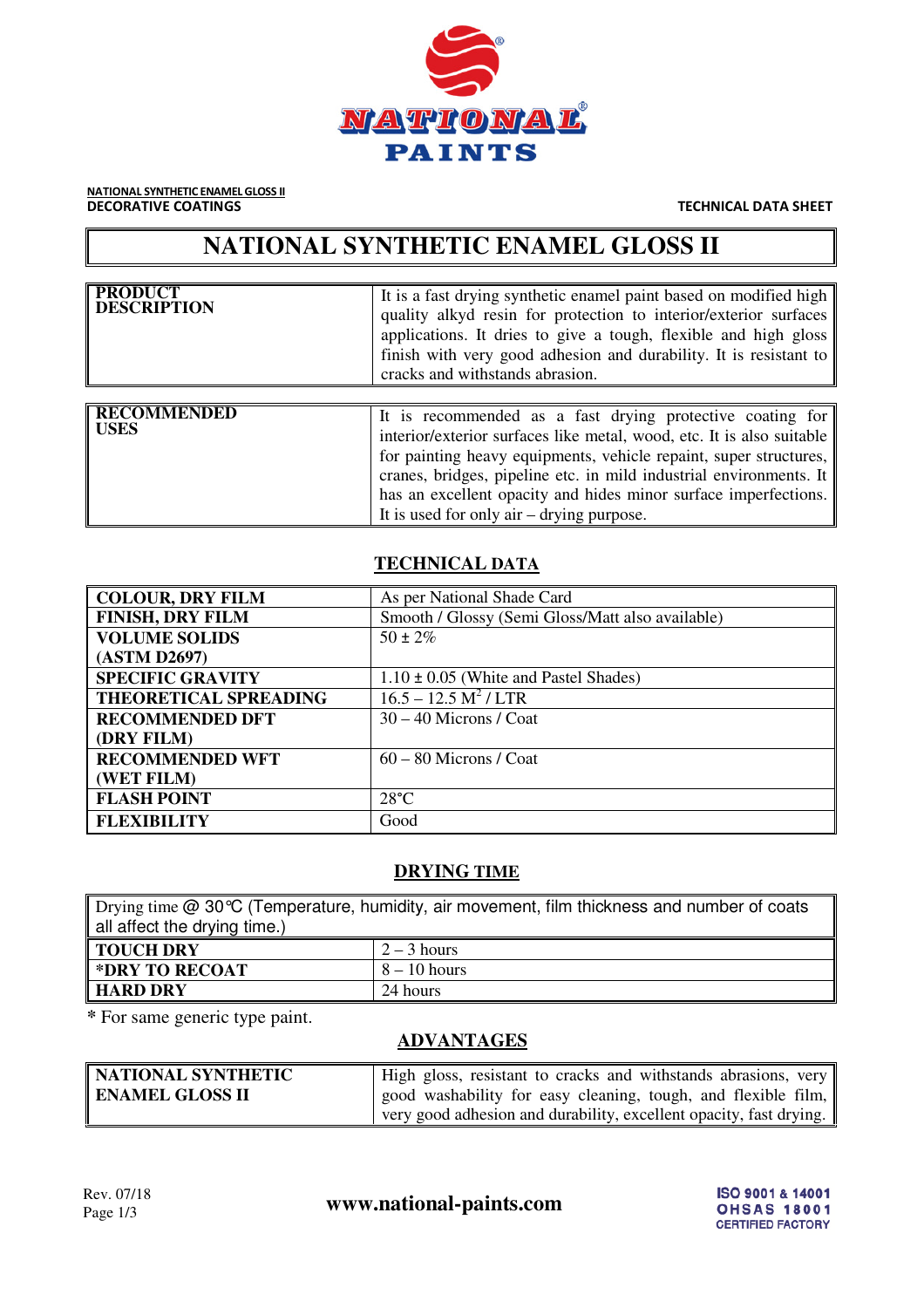

# **APPLICATION INSTRUCTION**

| <b>SURFACE PREPARATION</b> | It can be applied directly over intermediate coat or primed |
|----------------------------|-------------------------------------------------------------|
|                            | substrate. Galvanized steel, aluminum and other light metal |
|                            | alloys should be etched or wash primed before primer and    |
|                            | undercoat application.                                      |

### **APPLICATION DATA**

| <b>APPLICATION METHOD</b>         | Brush, Roller, Spray etc.                   |
|-----------------------------------|---------------------------------------------|
| <b>CLEANING/THINNING</b>          | <b>National GP Thinner</b>                  |
| <b>THINNER (VOLUME)</b>           | $5 - 10\%$ depends on method of application |
| <b>CONV. SPRAY REQUIREMENTS</b>   | Atomizing Pressure: 50 psi                  |
| <b>AIRLESS SPRAY REQUIREMENTS</b> | Pressure: $2000 - 2200$ psi                 |
| <b>NOZZLE SIZE</b>                | $0.018" - 0.020"$                           |
| <b>MIXING RATIO (BY VOLUME)</b>   | One pack                                    |
| <b>POT LIFE @ 30°C (100 ml)</b>   | Not Applicable                              |

# **SYSTEM**

| <b>RECOMMENDED SYSTEM</b>                                                                                                         |                                    | No. of coats X DFT (micron) |
|-----------------------------------------------------------------------------------------------------------------------------------|------------------------------------|-----------------------------|
| To be applied on prepared surface.<br>(For non – ferrous metal surfaces use<br>suitable primer, prior to topcoat<br>application.) | For Metal Surface (Ferrous)        |                             |
|                                                                                                                                   | National Red Oxide Primer          | $\div$ 1 x 40               |
|                                                                                                                                   | National Synthetic Undercoat       | $\div$ 1 x 40               |
|                                                                                                                                   | National Synthetic Enamel Gloss II | $\div$ 2 x 40               |

# **NATIONAL/INTERNATIONAL TEST CERTIFICATES**

| $\overline{\text{Sr}}$ .<br>No. | <b>Test Description</b> | <b>Test Reference</b> | Compliance                    |
|---------------------------------|-------------------------|-----------------------|-------------------------------|
|                                 | VOC                     | USEPA – 24            | Local Regulatory Requirements |

# **ADDITIONAL DATA**

| <b>SHELF LIFE @ 30°C</b> | 18 months, in original sealed container, with proper storage |
|--------------------------|--------------------------------------------------------------|
|                          | conditions.                                                  |